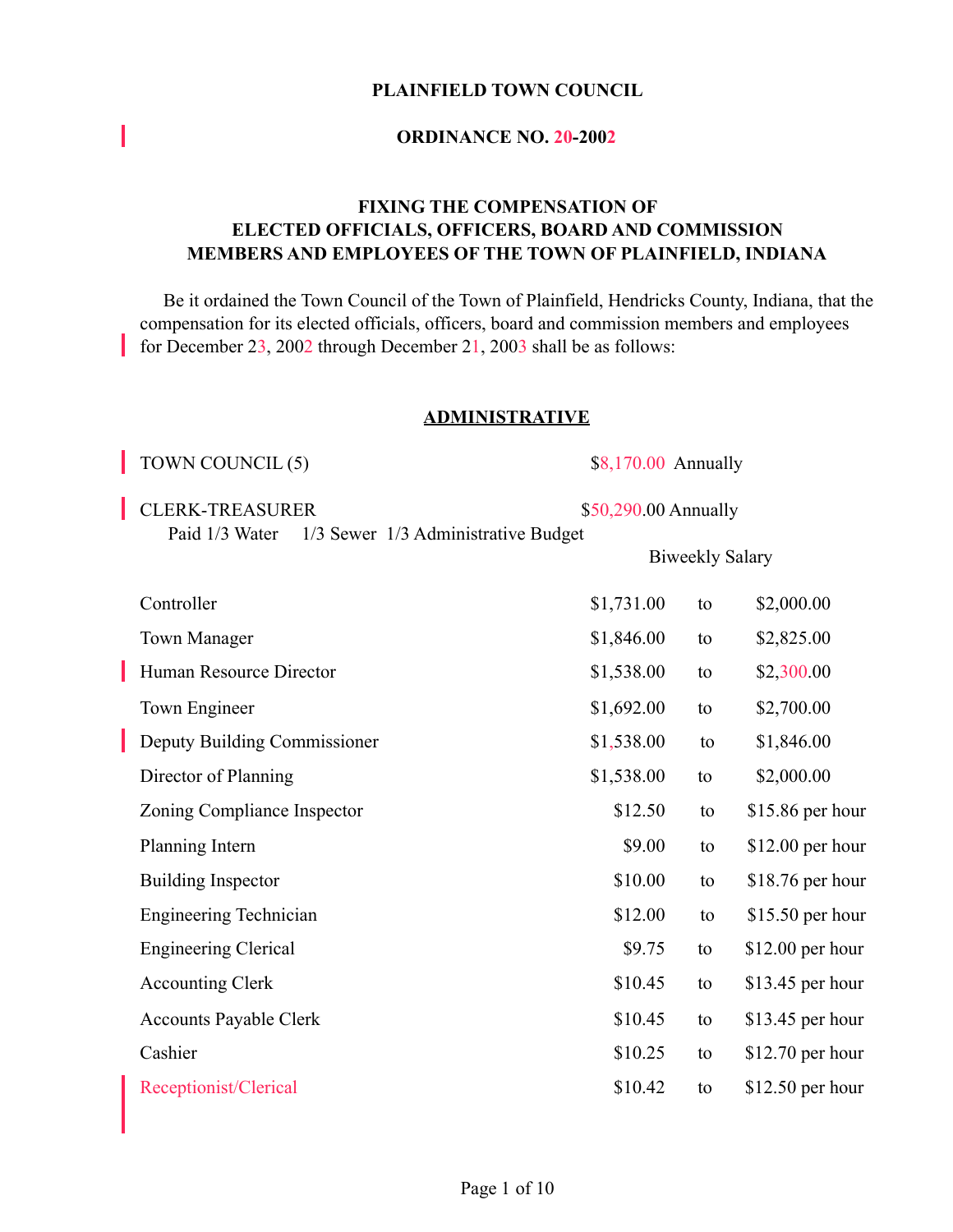## **BOARDS AND COMMISSIONS**

| BZA Members (5)             | \$60.00 per meeting  |
|-----------------------------|----------------------|
| Plan Commission (7)         | \$60.00 per meeting  |
| Secretary BZA               | \$60.00 per meeting  |
| Secretary Plan Commission   | \$60.00 per meeting  |
| Design Review Committee (5) | \$60.00 per meeting  |
| Police Commissioners (3)    | $$1,600.00$ Annually |

## **PLAINFIELD POLICE DEPARTMENT SALARIES AND OTHER BENEFITS**

|                                       | <b>Biweekly Salary</b> |    |                   |
|---------------------------------------|------------------------|----|-------------------|
| Police Chief                          | \$1,950.00             | to | \$2,312.00        |
| <b>Assistant Police Chief (Major)</b> | \$1,800.00             | to | \$2,056.00        |
| Captains (3)                          | \$1,836.00             |    |                   |
| Lieutenants $(6)$                     | \$1,613.00             |    |                   |
| Sergeants (3)                         | \$1,551.00             |    |                   |
| Corporal (3)                          | \$1,488.00             |    |                   |
| First Class Patrol Officers (19)      | \$1,426.00             |    |                   |
| Patrol Officers Second Year           | \$1,306.00             |    |                   |
| Probationary Patrol Officers          | \$1,187.00             |    |                   |
| Administrative Assistant (1)          | \$13.93                | to | $$15.66$ per hour |
| Records Clerk                         | \$12.12                | to | $$14.50$ per      |
| hour                                  |                        |    |                   |
| Secretary $(1)$                       | \$10.50                | to | $$13.00$ per      |
| hour                                  |                        |    |                   |
| Records Clerk (Part-time Hourly)      | \$7.50                 | to | $$10.00$ per hour |
| Evidence Technician                   | \$15.39                | to | $$17.00$ per hour |
| CSO (Community Service Officers) (3)  | \$10.00                | to | \$15.00 per hour  |
| Chaplain (2)                          | \$2,500.00 Annually    |    |                   |

I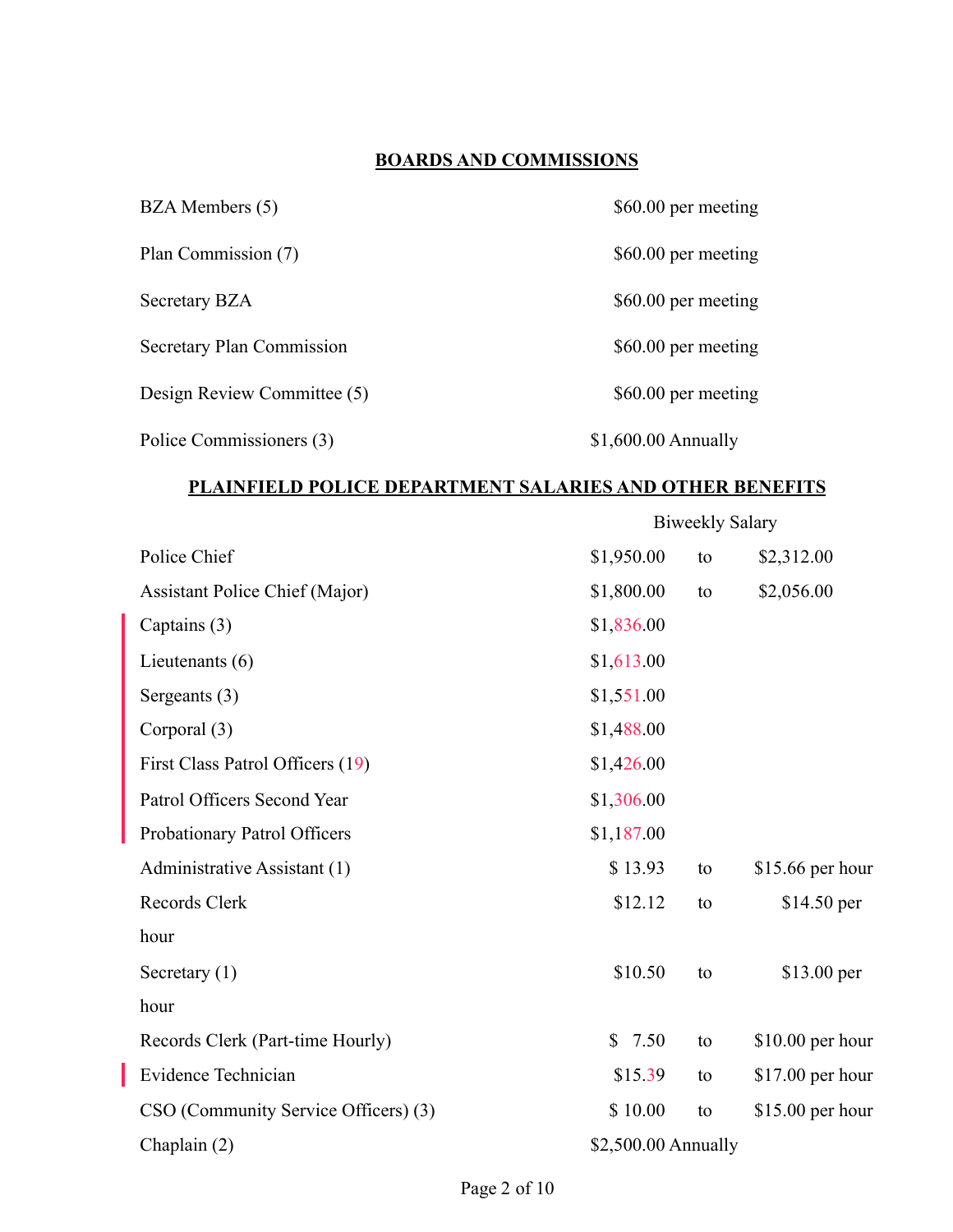| Clothing Allowance for Officers | \$850.00 |
|---------------------------------|----------|
| Clothing Allowance for Reserves | \$400.00 |
| 8 Hours comp time for Holidays  |          |

I

Pension Base is First Class Patrol Officer's Annual Salary + 20 years longevity pay  $$37,076.00 + $3,000.00 = $40,076.00$ 

#### **PLAINFIELD FIRE DEPARTMENT SALARIES AND OTHER BENEFITS**

|                                        |                   | <b>Biweekly Salary</b> |                   |
|----------------------------------------|-------------------|------------------------|-------------------|
| Fire Chief                             | \$1,692.00        | to                     | \$2,250.00        |
| <b>Assistant Fire Chief</b>            | \$1,635.00        | to                     | \$1,950.00        |
| Training Officer                       | \$1,462.00        | to                     | \$1,750.00        |
| <b>EMS</b> Supervisor                  | \$1,462.00        | to                     | \$1,750.00        |
| Fire Marshall                          | \$1,385.00        | to                     | \$1,685.00        |
| Battalion Chief (3)                    | $$14.94$ per hour |                        |                   |
| Captain Advanced EMT (3)               | $$14.37$ per hour |                        |                   |
| Lieutenant $(3)$                       | $$13.83$ per hour |                        |                   |
| Firefighter/Paramedic (18)             | \$13.27 per hour  |                        |                   |
| Firefighter/Advanced EMT (2)           | $$12.84$ per hour |                        |                   |
| Firefighter/EMT (13)                   | $$12.71$ per hour |                        |                   |
| Firefighter/Paramedic Second Year      | $$12.20$ per hour |                        |                   |
| Firefighter/EMT Second Year            | $$11.66$ per hour |                        |                   |
| Probationary Firefighter/Paramedic (3) | $$11.12$ per hour |                        |                   |
| Probationary Firefighter/EMT (3)       | $$10.60$ per hour |                        |                   |
| <b>Administrative Secretary</b>        | \$10.50           | to                     | $$13.00$ per hour |

Holiday Pay for full-time Class II Employees--Ten (10) holidays @ \$75.00 each

Pension Base = First Class Firefighter salary with 20 Years Longevity  $$37,012.00 + $3,000.00 = $40,012.00$ 

Full-time Clothing Allowance \$750.00

#### **911 COMMUNICATIONS**

Biweekly Salary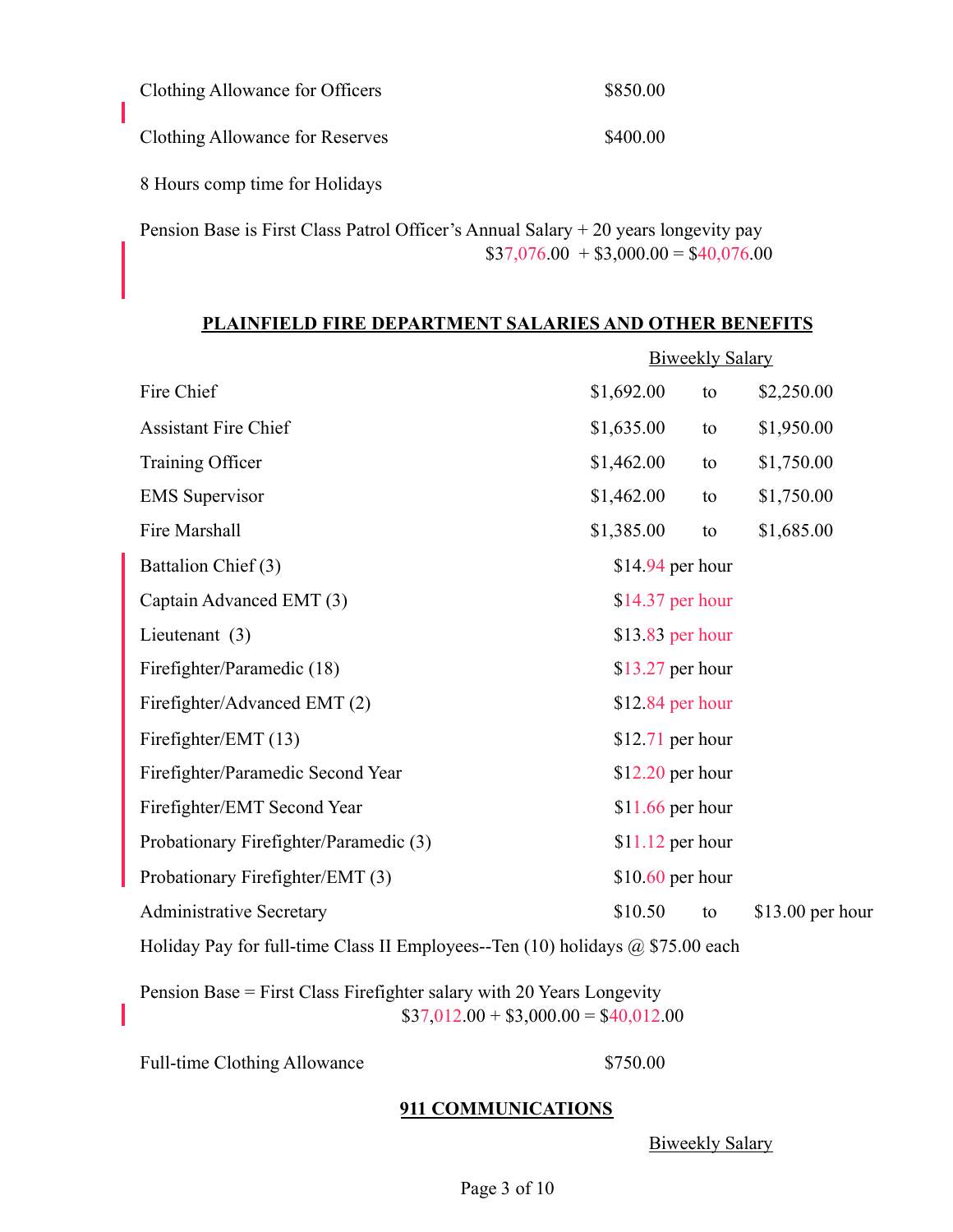| Director of Communications                                                                                                                   | \$1,154.00           | to                     | \$1,610.00   |
|----------------------------------------------------------------------------------------------------------------------------------------------|----------------------|------------------------|--------------|
| Shift Supervisor of Communications $(1)$ + Premium \$.75                                                                                     | \$14.66              | to                     | \$16.86 per  |
| hour                                                                                                                                         |                      |                        |              |
| Dispatcher II                                                                                                                                | \$14.13              | to                     | \$15.58 per  |
| hour                                                                                                                                         |                      |                        |              |
| Dispatcher I $(6)$                                                                                                                           | \$12.60              | to                     | $$14.63$ per |
| hour                                                                                                                                         |                      |                        |              |
| Probationary Dispatcher (2)                                                                                                                  | \$11.60              | to                     | $$12.59$ per |
| hour                                                                                                                                         |                      |                        |              |
| Part-time Dispatchers<br>hour                                                                                                                | \$9.00               | to                     | \$10.00 per  |
| Holiday Pay for full-time employees--Ten (10) holidays $@$75.00$ each or 8 hours comp time<br><b>Clothing Allowance</b><br><b>TOWN COURT</b> | \$650.00             |                        |              |
| Judge                                                                                                                                        | \$30,000.00 Annually |                        |              |
| Court Administrator                                                                                                                          | \$12.94              | to                     | \$15.57 per  |
| hour                                                                                                                                         |                      |                        |              |
| Court Clerk                                                                                                                                  | \$10.00              | to                     | \$12.45 per  |
| hour                                                                                                                                         |                      |                        |              |
| Part-time Court Clerk                                                                                                                        | \$9.00               | to                     | \$11.00 per  |
| hour                                                                                                                                         |                      |                        |              |
| Bailiff                                                                                                                                      | \$10.00 per hour     |                        |              |
| <b>PUBLIC WORKS</b>                                                                                                                          |                      |                        |              |
|                                                                                                                                              |                      | <b>Biweekly Salary</b> |              |
| Superintendent                                                                                                                               | \$1,538.00           | to                     | \$2,200.00   |
| Crew Leader Class III/DSL/PF                                                                                                                 | \$16.45              | to                     | \$22.10 per  |
| hour                                                                                                                                         |                      |                        |              |
| Crew Leader Class II/DS                                                                                                                      | \$16.06              | to                     | $$22.10$ per |
| hour                                                                                                                                         |                      |                        |              |
| Crew Leader Class I                                                                                                                          | \$15.14              | to                     | \$20.00 per  |
| hour                                                                                                                                         |                      |                        |              |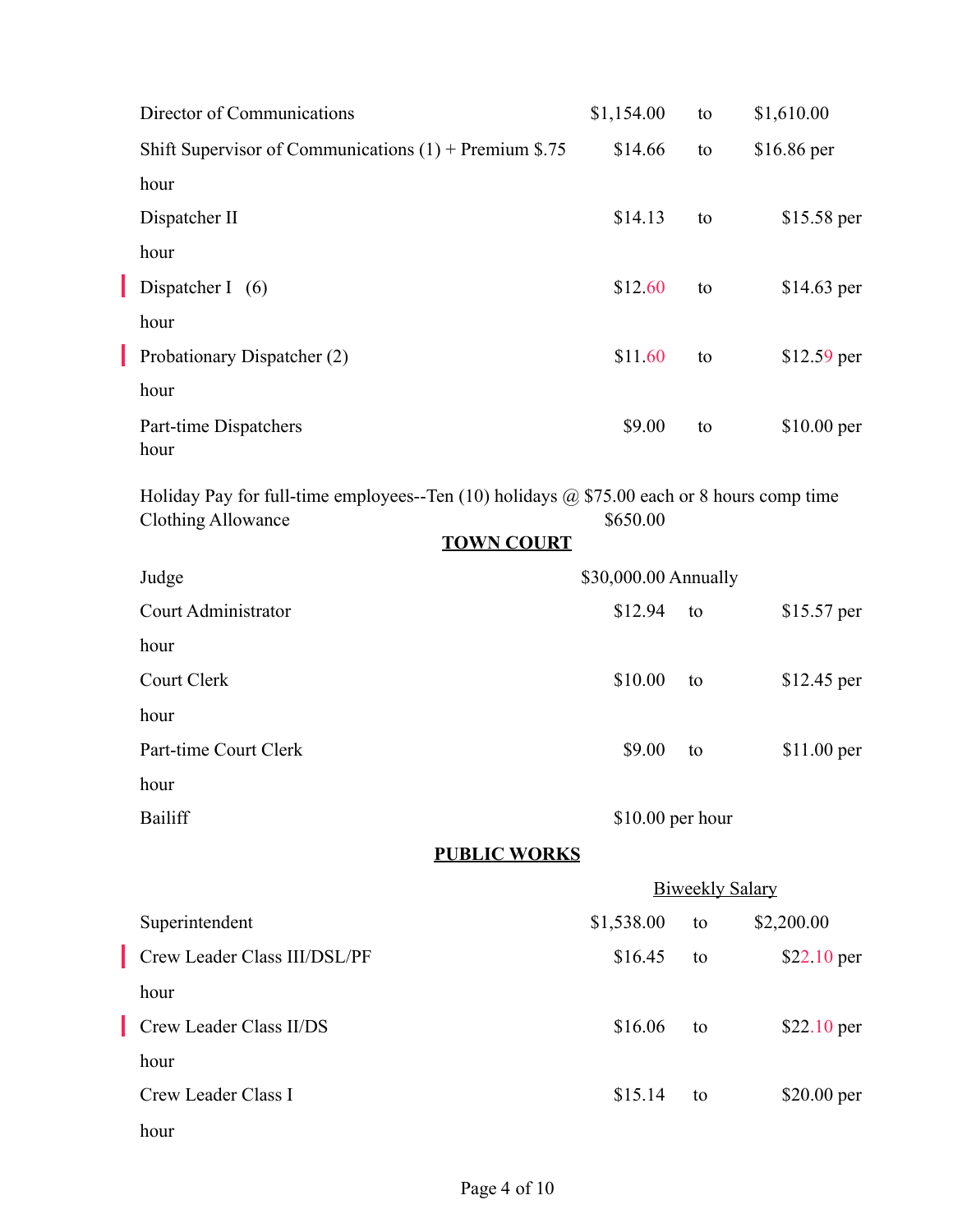| Crew Leader                                                                                                                                                                                                                                                                                                                                                           | \$15.43   | to                                         | $$19.25$ per                                 |
|-----------------------------------------------------------------------------------------------------------------------------------------------------------------------------------------------------------------------------------------------------------------------------------------------------------------------------------------------------------------------|-----------|--------------------------------------------|----------------------------------------------|
| hour                                                                                                                                                                                                                                                                                                                                                                  |           |                                            |                                              |
| Operator III/DSL/CLASS III/PF/Mechanic III                                                                                                                                                                                                                                                                                                                            | \$14.87   | to                                         | $$19.00$ per                                 |
| hour                                                                                                                                                                                                                                                                                                                                                                  |           |                                            |                                              |
| Senior Operator                                                                                                                                                                                                                                                                                                                                                       | \$15.85   | to                                         | \$17.75 per                                  |
| hour                                                                                                                                                                                                                                                                                                                                                                  |           |                                            |                                              |
| Operator II/DSL/CLASS II/CT/Mechanic II (3)                                                                                                                                                                                                                                                                                                                           | \$12.86   | to                                         | \$16.50 per                                  |
| hour                                                                                                                                                                                                                                                                                                                                                                  |           |                                            |                                              |
| Operator I/DSL/CLASS I/CT Mechanic I                                                                                                                                                                                                                                                                                                                                  | \$12.26   | to                                         | \$16.00 per                                  |
| hour                                                                                                                                                                                                                                                                                                                                                                  |           |                                            |                                              |
| Secretary                                                                                                                                                                                                                                                                                                                                                             | \$10.00   | to                                         | \$14.50 per                                  |
| hour                                                                                                                                                                                                                                                                                                                                                                  |           |                                            |                                              |
| Clothing Allowance for full-time employees                                                                                                                                                                                                                                                                                                                            | \$650.00  |                                            |                                              |
| <b>PARKS AND RECREATION</b>                                                                                                                                                                                                                                                                                                                                           |           |                                            |                                              |
| $\mathbf{r}$ .<br>$\sqrt{2}$ $\sqrt{2}$ $\sqrt{2}$ $\sqrt{2}$ $\sqrt{2}$ $\sqrt{2}$ $\sqrt{2}$ $\sqrt{2}$ $\sqrt{2}$ $\sqrt{2}$ $\sqrt{2}$ $\sqrt{2}$ $\sqrt{2}$ $\sqrt{2}$ $\sqrt{2}$ $\sqrt{2}$ $\sqrt{2}$ $\sqrt{2}$ $\sqrt{2}$ $\sqrt{2}$ $\sqrt{2}$ $\sqrt{2}$ $\sqrt{2}$ $\sqrt{2}$ $\sqrt{2}$ $\sqrt{2}$ $\sqrt{2}$ $\sqrt{2$<br>$\overline{1}$ $\overline{D}$ | 01.520.00 | <b>Contract Contract Contract Contract</b> | $\mathbb{A}$ $\land$ $\land$ $\land$ $\land$ |

| Director of Parks and Recreation           | \$1,538.00 | to | \$2,000.00        |
|--------------------------------------------|------------|----|-------------------|
| Crew Leader                                | \$15.43    | to | $$19.25$ per hour |
| Senior Operator                            | \$15.85    | to | $$17.75$ per hour |
| Operator I                                 | \$12.26    | to | $$16.00$ per hour |
| Clothing Allowance for full-time employees | \$650.00   |    |                   |

## **MISCELLANEOUS**

I

Crossing Guards (2) \$2,700.00 for nine months

Part-time Employees:

 Part-time employees not specifically provided for herein shall be paid at an hourly rate ranging from \$7.00 to \$15.00, and shall receive no other compensation or benefits.

All Town of Plainfield employees will be paid longevity pay based on the attached schedule. Employees hired on or after January 1, 1999 will have their longevity paid early in January 2003. Employees hired by December 31, 1998 will have 50% of their longevity paid early in January and the remaining 50% paid early in July 2003.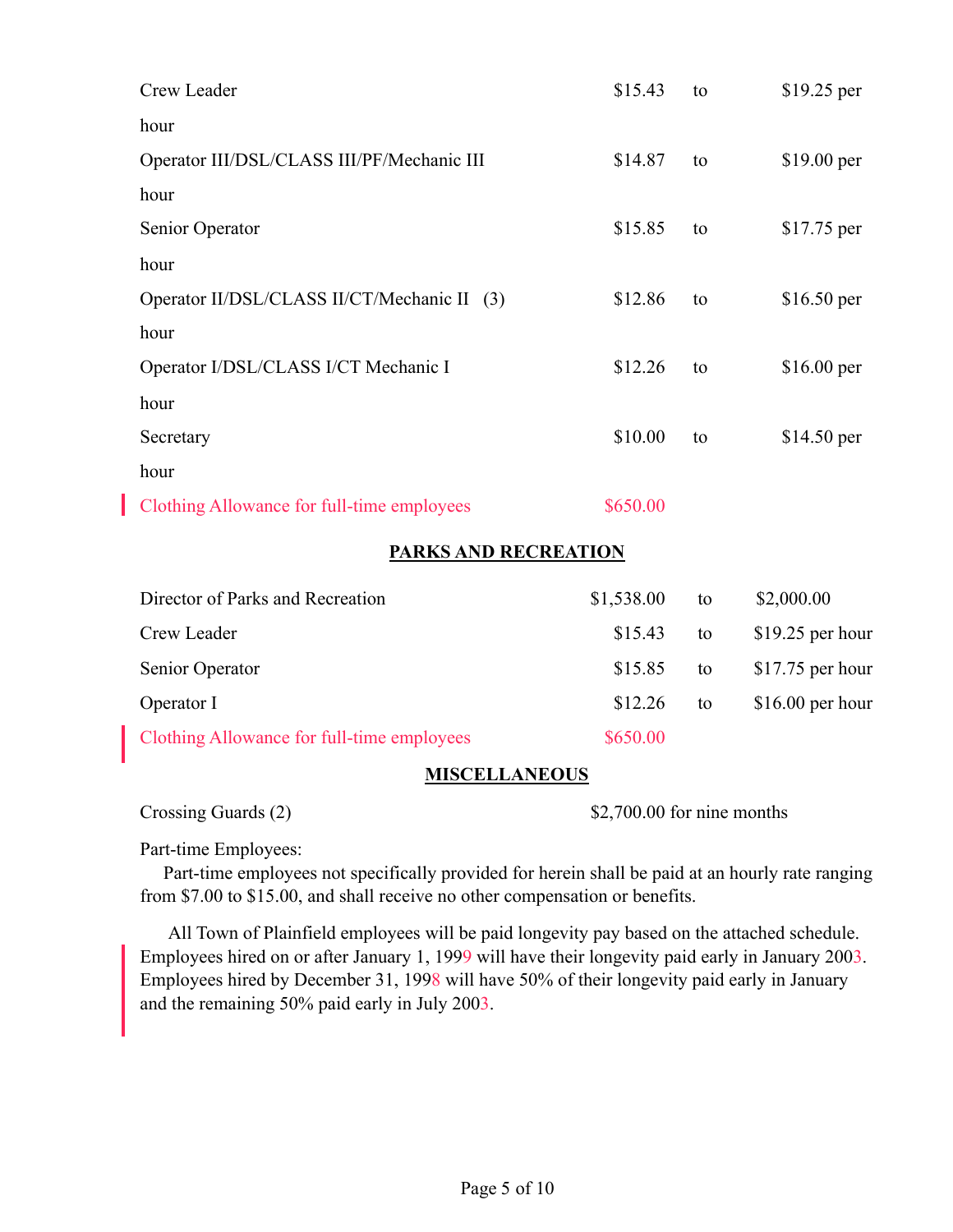# Longevity Pay

Year of Hire Payable in 2003

| 1969 | 3000 |
|------|------|
| 1970 | 3000 |
| 1971 | 3000 |
| 1972 | 3000 |
| 1973 | 3000 |
| 1974 | 3000 |
| 1975 | 3000 |
| 1976 | 3000 |
| 1977 | 3000 |
| 1978 | 3000 |
| 1979 | 3000 |
| 1980 | 3000 |
| 1981 | 3000 |
| 1982 | 3000 |
| 1983 | 3000 |
| 1984 | 2500 |
| 1985 | 2500 |
| 1986 | 2500 |
| 1987 | 2500 |
| 1988 | 2500 |
| 1989 | 2000 |
| 1990 | 2000 |
| 1991 | 2000 |
| 1992 | 2000 |
| 1993 | 2000 |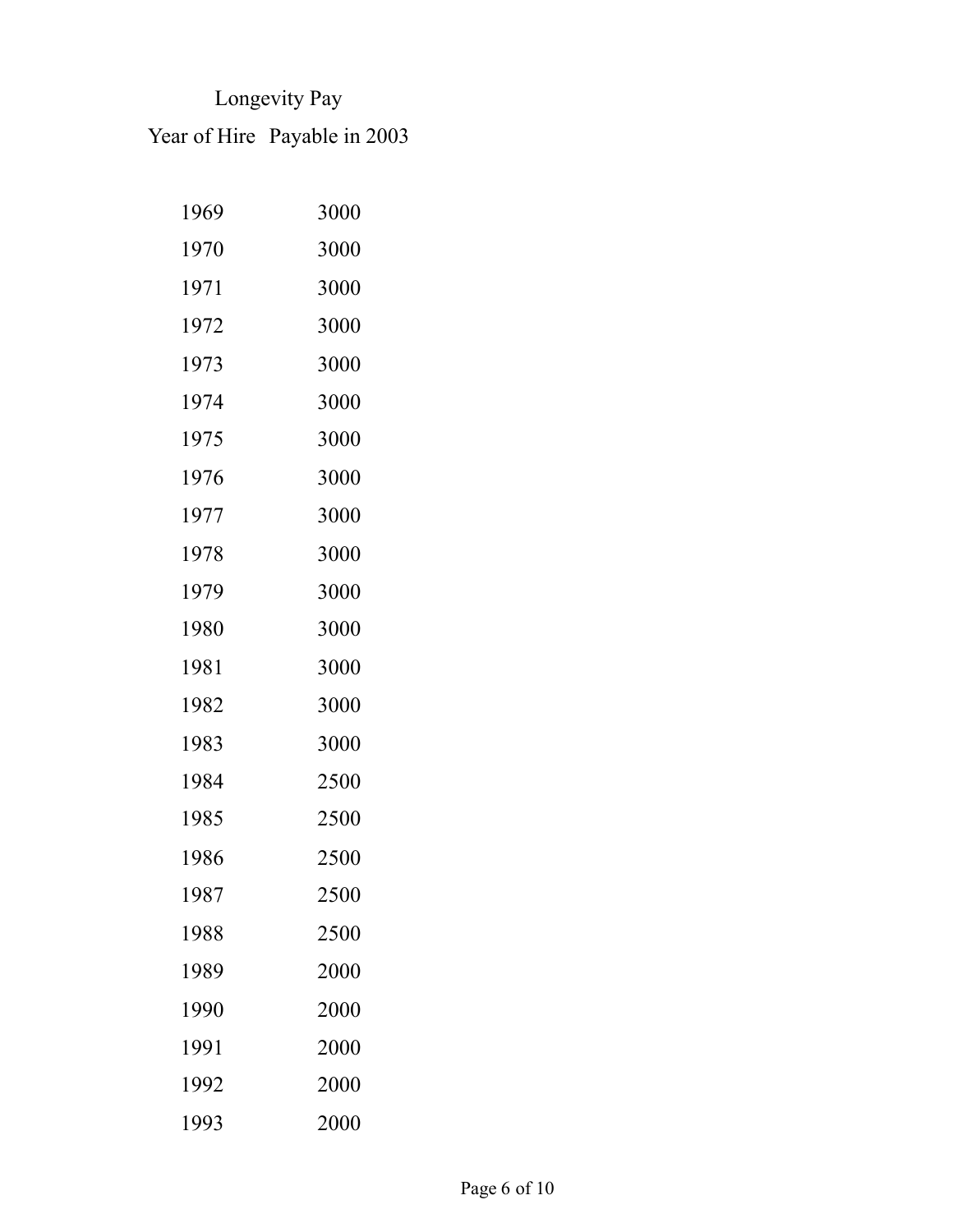| 1994 | 1800 |
|------|------|
| 1995 | 1600 |
| 1996 | 1400 |
| 1997 | 1200 |
| 1998 | 1000 |
| 1999 | 600  |
| 2000 | 450  |
| 2001 | 300  |
| 2002 | 150  |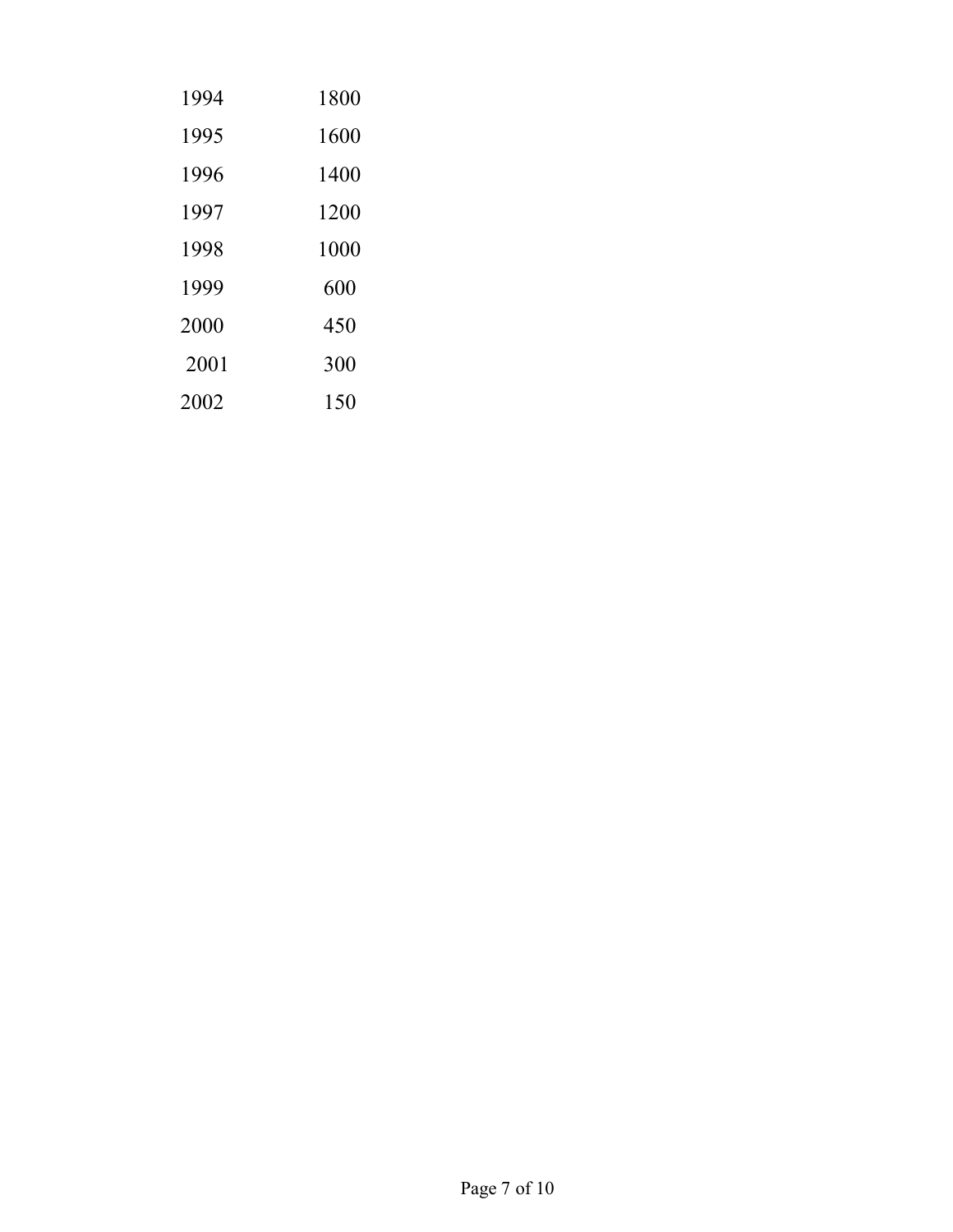Page 8 of 10

 $\mathsf I$